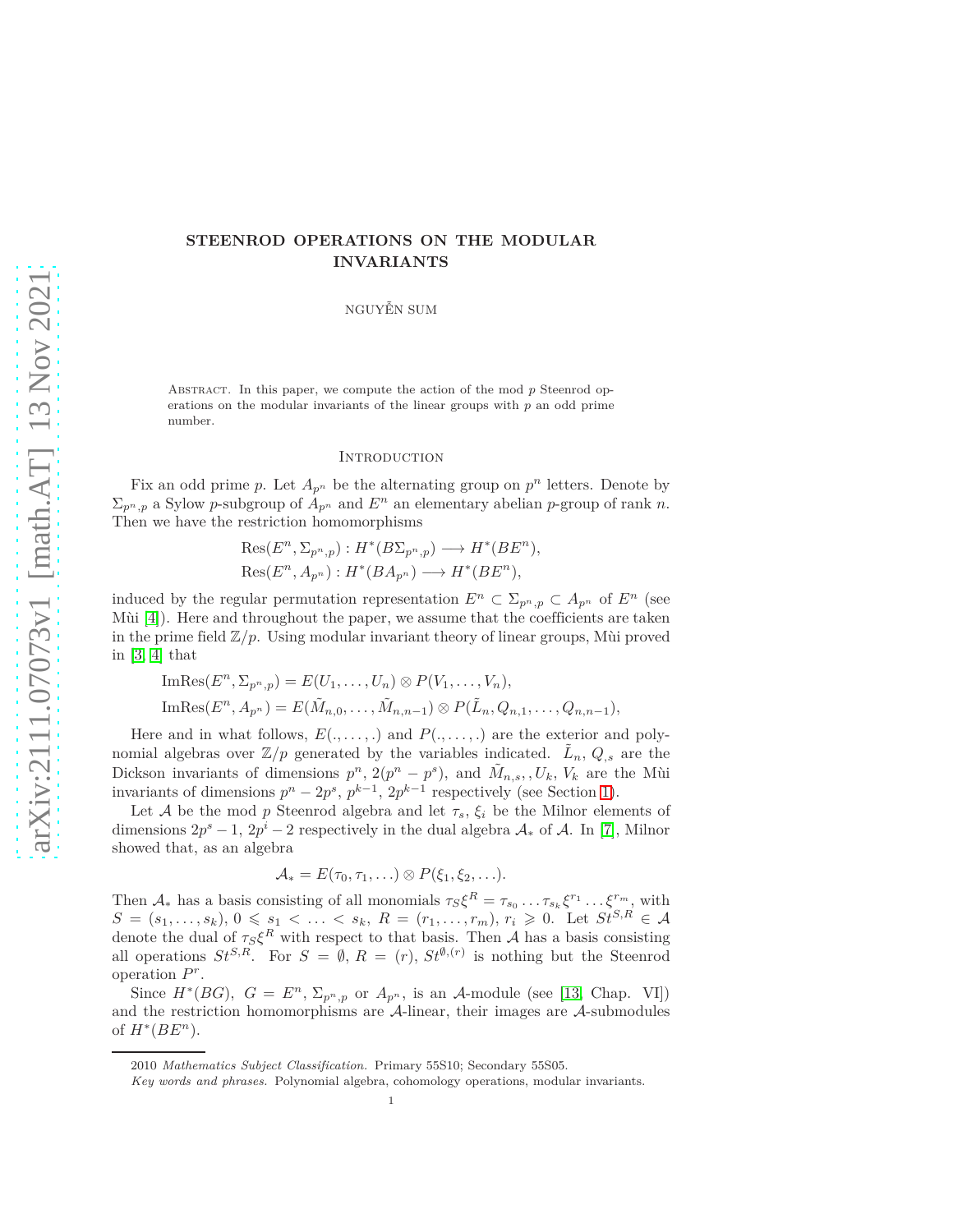#### 2 NGUYỄN SUM

The purpose of the paper is to study the module structures of  $\text{ImRes}(E^n, \Sigma_{p^n}, p)$ and ImRes $(E^n, A_{p^n})$  over the Steenrod algebra A. More precisely, we prove a duality relation between  $St^{S,R}(\tilde{M}_{n,s}^{\delta}Q_{n,s}^{1-\delta})$  and  $St^{S',R'}(U_{k+1}^{\delta}V_{k+1}^{1-\delta})$  for  $\delta=0,1, \ell(R)=k$ and  $\ell(R') = n$ . Here by the length of a sequence  $T = (t_1, \ldots, t_q)$  we mean the number  $\ell(T) = q$ . Using this relation we explicitly compute the action of the Steenrod operations  $P^r$  on  $U_{k+1}$ ,  $V_{k+1}$ ,  $M_{n,s}$  and  $Q_{n,s}$ .

The analogous results for  $p = 2$  have been announced in [\[11\]](#page-9-3).

The action of  $P^r$  on  $V_{k+1}$  and  $Q_{n,s}$  has partially studied by Campbell [\[1\]](#page-9-4), Madsen [\[5\]](#page-9-5), Madsen-Milgram [\[6\]](#page-9-6), Smith-Switzer [\[12\]](#page-10-1), Wilkerson [\[14\]](#page-10-2). Eventually, this action was completly determined by Hung-Minh [\[10\]](#page-9-7) and by Hai-Hung [\[8\]](#page-9-8), Hung [\[9\]](#page-9-9) for the case of the coefficient ring  $\mathbb{Z}/2$ .

The paper contains 3 sections. After recalling some needed information on the invariant theory, the Steenrod homomorphism  $d_n^* P_n$  and the operations  $St^{S,R}$  in Section [1,](#page-1-0) we prove the duality theorem and its corollaries in Section [2.](#page-2-0) Finally, Section [3](#page-4-0) is an application of the duality theorem to determine the action of the Steenrod operations on the Dickson and Mùi invariants.

#### Acknowledgement

The author expresses his warmest thanks to Professor Huỳnh Mùi for generous help and inspiring guidance. He also thanks Professor Nguyễn H.V. Hưng for helpful suggestions which lead him to this paper.

# 1. Preliminaries

<span id="page-1-0"></span>As is well-known  $H^*(BE^n) = E(x_1, \ldots, x_n) \otimes P(y_1, \ldots, y_n)$  where dim  $x_i =$ 1*,*  $y_i = \beta x_i$  with  $\beta$  the Bockstein homomorphism. Following Dickson [\[2\]](#page-9-10) and Mùi [\[3\]](#page-9-1), we define

$$
[e_1, \ldots, e_k] = \det(y_i^{p^{e_j}}),
$$
  
\n
$$
[1; e_2, \ldots, e_k] = \begin{vmatrix} x_1 & \cdots & x_k \\ y_1^{p^{e_2}} & \cdots & y_k^{p^{e_2}} \\ \vdots & \cdots & \vdots \\ y_1^{p^{e_k}} & \cdots & y_k^{p^{e_k}} \end{vmatrix}.
$$

for every sequence of non-negative integers  $(e_1, \ldots, e_k)$ ,  $1 \leq k \leq n$ . We set

$$
L_{k,s} = [0, \ldots, \hat{s}, \ldots, k], L_k = L_{k,k} = [0, \ldots, k-1], L_0 = 1,
$$
  

$$
M_{k,s} = [1; 0, \ldots, \hat{s}, \ldots, k-1], 0 \le s < k \le n.
$$

Then  $\tilde{L}_n$ ,  $Q_{n,s}$ ,  $\tilde{M}_{n,s}$ ,  $U_k$ ,  $V_k$  are defined by

$$
\tilde{L}_n = L_n^h, \ h = (p-1)/2, \ Q_{n,s} = L_{n,s}/L_n, \ 0 \le s \le n,
$$
  

$$
\tilde{M}_{k,s} = M_{n,s} L_n^{h-1}, \ U_k = M_{k,k-1} L_{k-1}^{h-1}, \ V_k = L_k/L_{k-1}, \ 1 \le k \le n.
$$

Note that  $Q_{n,0} = \tilde{L}_n^2$ ,  $Q_{n,n} = 1$  for any  $n > 0$ .

Let X be a topological space. Then we have the Steenrod power map

$$
P_n: H^q(X) \longrightarrow H^{p^nq}(EA_{p^n} \underset{A_{p^n}}{\times} X^{p^n}),
$$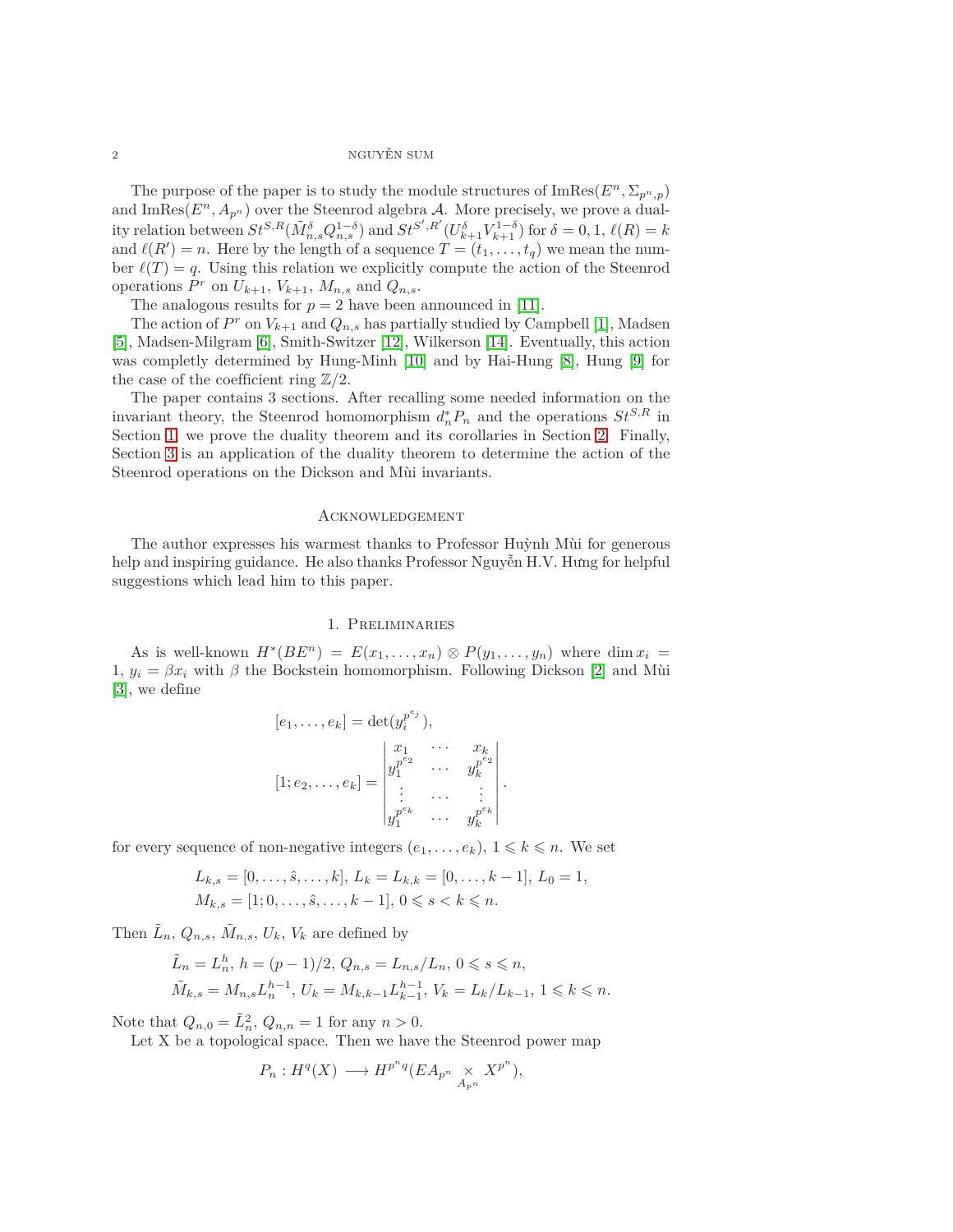which sends *u* to  $1 \otimes u^{p^n}$  at the cochain level (see [\[13,](#page-10-0) Chap. VII]). We also have the diagonal homomorphism

$$
d_n^*: H^*(EA_{p^n} \underset{A_{p^n}}{\times} X^{p^n}) \longrightarrow H^*(BE^n) \otimes H^*(X)
$$

induced by the diagonal map of *X*, the inclusion  $E^n \subset A_{p^n}$  and the Künneth formula.

 $d_n^* P_n$  has the following fundamental properties.

## <span id="page-2-1"></span>**Proposition 1.1** (Mùi [\[3,](#page-9-1) [4\]](#page-9-0))**.**

(i)  $d_n^* P_n$  *is natural monomorphism preserving cup product up to a sign, more precisely*

$$
d_n^* P_n(uv) = (-1)^{nhqr} d_n^* P_n u d_n^* P_n v ,
$$

*where*  $q = \dim u, r = \dim v, h = (p-1)/2.$ 

(ii) 
$$
d_n^* P_n = d_{n-s}^* P_{n-s} d_s^* P_s
$$
,  $0 \le s \le n$ .

(iii) *For*  $H^*(E^1) = E(x) \otimes P(y)$ *, we have* 

$$
d_n^* P_n x = (-h!)^n U_{n+1} = (h!)^n \left( \tilde{L}_n x + \sum_{s=0}^{n-1} (-1)^{s+1} \tilde{M}_{n,s} y^{p^s} \right),
$$
  

$$
d_n^* P_n y = V_{n+1} = (-1)^n \sum_{s=0}^n (-1)^s Q_{n,s} y^{p^s}.
$$

where  $U_{n+1} = U_{n+1}(x_1, \ldots, x_n, x, y_1, \ldots, y_n, y), V_{n+1} = V_{n+1}(y_1, \ldots, y_n, y).$ 

The following is a description of  $d_n^* P_n$  in terms of modular invariants and cohomology operations.

<span id="page-2-2"></span>**Theorem 1.2** (Mùi [\[4,](#page-9-0) 1.3]). *Let*  $z \in H^q(X)$ ,  $\mu(q) = (h!)^q(-1)^{hq(q-1)/2}$ . We then *have*

$$
d_n^* P_n z = \mu(q)^n \sum_{S,R} (-1)^{r(S,R)} \tilde{M}_{n,s_1} \dots \tilde{M}_{n,s_k} \tilde{L}_n^{r_0} Q_{n,1}^{r_1} \dots Q_{n,n-1}^{r_{n-1}} \otimes St^{S,R} z.
$$

*Here the sum rwns over all*  $(S, R)$  *with*  $S = (s_1, \ldots, s_k)$ ,  $0 \leq s_1 < \ldots < s_k$ , *R* =  $(r_1, ..., r_n)$ *,*  $r_i \ge 0$ *,*  $r_0 = q - k - 2(r_1 + ... + r_n) \ge 0$ *,*  $r(S, R) = k + s_1 +$  $\ldots$  +  $s_k$  +  $r_1$  +  $2r_2$  +  $\ldots$  +  $nr_n$ .

# 2. The duality theorem

<span id="page-2-0"></span>Let  $\tilde{m}_{m,s}, \tilde{\ell}_m, q_{m,s}, m = n$  or k, (resp.  $u_{k+1}, v_{k+1}$ ) be the dual of  $\tilde{M}_{m,s}, \tilde{L}_m, Q_{m,s}$  $(\text{resp. } U_{k+1}, V_{k+1})$  in

$$
E(\tilde{M}_{m,0},\ldots,\tilde{M}_{m,m-1})\otimes P(\tilde{L}_m,Q_{m,1}\ldots,Q_{m,m-1})
$$

(resp.  $E(U_{k+1}) \otimes P(V_{k+1})$ ) with respect to the basis consisting of all monomials

$$
\tilde{M}_{S}\tilde{Q}^{H} = \tilde{M}_{m,s_1} \dots \tilde{M}_{m,s_k} \tilde{L}_{m}^{h_0} Q_{m,1}^{h_1} \dots Q_{m,m-1}^{h_{m-1}},
$$

with  $S = (s_1, \ldots, s_k)$ ,  $0 \le s_1 < \ldots < s_k$ ,  $H = (h_0, \ldots, h_{m-1})$ ,  $h_i \ge 0$ , (resp.  $U_{k+1}^e V_{k+1}^j$ ;  $e = 0, 1, j \ge 0$ ). Let  $\Gamma(\tilde{\ell}_m, q_{m,1}, \ldots, q_{m,m-1})$  (resp.  $\Gamma(v_{k+1})$ ) be the divided polynomial algebra with divided power  $\gamma_i$ ,  $i \geq 0$  generated by  $\tilde{\ell}_m$ ,  $q_{m,1}, \ldots$ , *q*<sup>*m,m−1*</sub> (resp.  $v_{k+1}$ ). We set</sup>

$$
\tilde{m}_S \tilde{q}_H = \tilde{m}_{m,s_1} \dots \tilde{m}_{m,s_k} \gamma_{h_0}(\tilde{\ell}_m) \gamma_{h_1}(q_{m,1}) \dots \gamma_{h_{m-1}}(q_{m,m-1}).
$$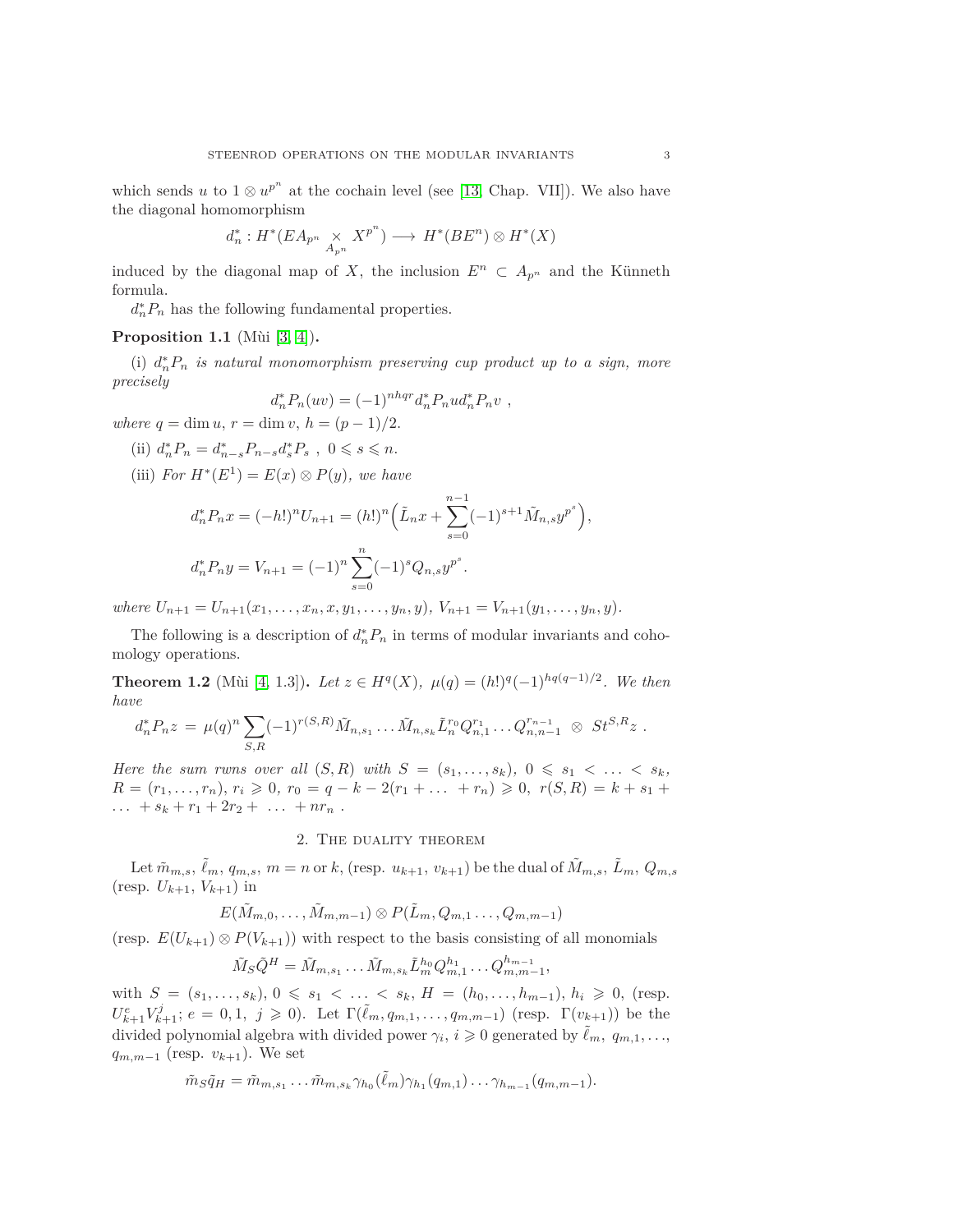For  $q \geq 0$  and  $R = (r_1, \ldots, r_m)$ , set

$$
R_q^* = (q - 2(r_1 + \ldots + r_m), r_1, \ldots, r_{m-1}).
$$

Let *V* be a vector space over  $\mathbb{Z}/p$  and  $V^*$  be its dual. Denote by

$$
\langle .,.\rangle: V\otimes V^*\longrightarrow \mathbb{Z}/p
$$

the dual pairing.

The main result of the section is

<span id="page-3-0"></span>**Theorem 2.1.** *Suppose given*  $e, \delta = 0, 1, j \ge 0$ ,  $(S, R)$ *, and*  $(S', R')$  *with*  $\ell(R) =$  $k, \ell(R') = n, \ell(S) = t \leq k, \ell(S') = t' \leq n$ . Set  $\sigma = r(S, R) + r(S', R') + s + \delta +$  $(t + [-2p<sup>s</sup>])t' + nhk\delta$ , with  $-\delta \leq s \leq n - \delta$ . Then we have

$$
\langle \tilde{m}_{S}\tilde{q}_{R_{(2-\delta)p^{n}-e-2j-t}^{*}} \otimes u_{k+1}^{e} \gamma_{j}(v_{k+1}), St^{S',R'}(U_{k+1}^{\delta}V_{k+1}^{1-\delta}) \rangle
$$
  
= 
$$
\begin{cases} (-1)^{\sigma} \langle \tilde{m}_{S'} \tilde{q}_{R'_{(2-\delta)p^{k}-t'}}, St^{S,R}(\tilde{M}_{n,s}^{\delta}Q_{n,s}^{1-\delta}) \rangle, & e+2j = -[-2p^{s}], \\ 0, & otherwise. \end{cases}
$$

*Here, by convention,*  $\tilde{M}_{n,-1} = \tilde{L}_n$ .

*Proof.* We prove the theorem for  $\delta = 1$ . For  $\delta = 0$ , it is similarly proved. We set

$$
U = U_{n+k+1}(x_1, \ldots, x_k, x'_1, \ldots, x'_n, x, y_1, \ldots, y_k, y'_1, \ldots, y'_n, y),
$$
  

$$
U' = U_{n+k+1}(x'_1, \ldots, x'_n, x_1, \ldots, x_k, x, y'_1, \ldots, y'_n, y_1, \ldots, y_k, y).
$$

It is easy to verify that

(a) 
$$
U = (-1)^{nkh}U'.
$$

Computing directly from Proposition [1.1](#page-2-1) gives

(b) 
$$
U = (-h!)^{-k} d_k^* P_k U_{n+1}(x'_1, \dots, x'_n, x, y'_1, \dots, y'_n, y)
$$

$$
= (-h!)^{-k} (-1)^n d_k^* P_k \left( \sum_{s=-1}^{n-1} (-1)^{s+1} \tilde{M}_{n,s} y^{p^s} \right)
$$

$$
= (-1)^n \sum_{s=-1}^{n-1} (-h!)^{-(s+1)k/(|s|+1)} (-1)^{s+1} (d_k^* P_k \tilde{M}_{n,s}) V_{k+1}^{p^s}.
$$

Here by convention  $y^{1/p} = x$ , and  $V_{k+1}^{1/p} = U_{k+1}$ .

We observe that  $\dim \widetilde{M}_{n,s} = p^n + [-2p^s]$ . According to Theorem [1.2](#page-2-2) we have

(c) 
$$
d_k^* P_k \tilde{M}_{n,s} = \mu (p^n + [-2p^s])^k \sum_{S,R} (-1)^{r(S,R)} \tilde{M}_S \tilde{Q}^{R_{p^n + [-2p^s] - t}} St^{S,R} \tilde{M}_{n,s}.
$$

A simple computation shows that

(d) 
$$
(-h!)^{-(s+1)/(|s|+1)}\mu(p^n + [-2p^s]) = (-1)^{nh}.
$$

Combining  $(b),(c)$  and  $(d)$  we get

$$
U = \sum_{s=-1}^{n-1} \left( \sum_{S,R} (-1)^{n(kh+1)+r(S,R)+s+1} \tilde{M}_S \tilde{Q}^{R_{p^n+[-2p^s]-t} S t^{S,R} \tilde{M}_{n,s}} \right) V_{k+1}^{p^s}.
$$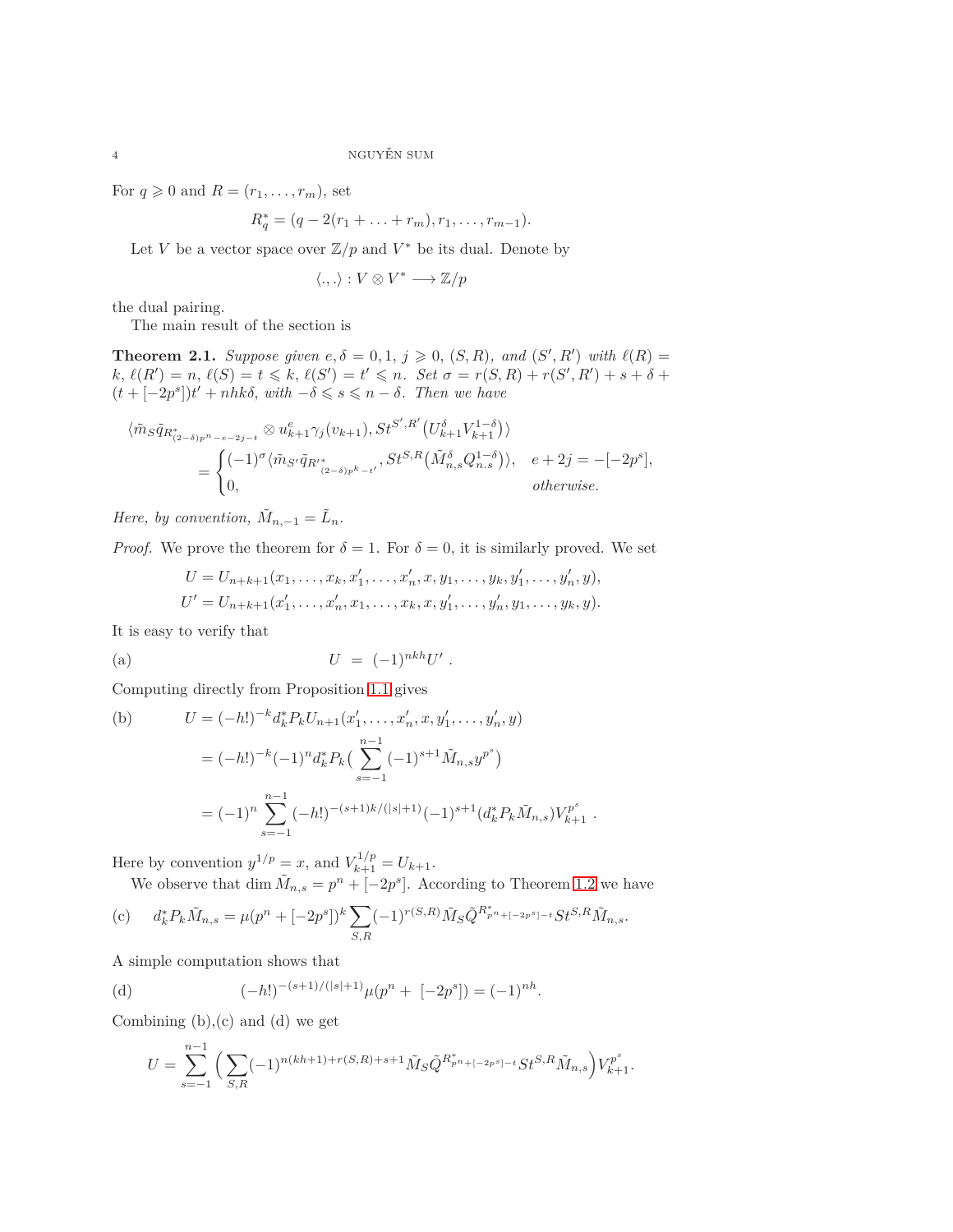From this, we see that it implies

(e) 
$$
(-1)^{r(S,R)+n(hk+1)+s+1} \langle \tilde{m}_S \tilde{q}_{R_{p^n-e-2j-t}^*} \otimes \tilde{m}_{S'} \tilde{q}_{R'_{p^k-t'}} \otimes u_{k+1}^e \gamma_j(v_{k+1}), U \rangle
$$
  
= 
$$
\begin{cases} (-1)^{tt'} \langle \tilde{m}_{S'} \tilde{q}_{R'_{p^k-t'}}, St^{S,R}(\tilde{M}_{n,s}) \rangle, & e+2j = -[-2p^s], \\ 0, & \text{otherwise.} \end{cases}
$$

On the other hand, from Proposition [1.1](#page-2-1) and Theorem [1.2](#page-2-2) we have

$$
U' = (-h!)^{-n} d_n^* P_n U_{k+1}(x_1, ..., x_k, x, y_1, ..., y_k, y)
$$
  
=  $(-h!)^{-n} \mu(p^k)^n \sum_{S', R'} (-1)^{r(S', R')} \tilde{M}_{S'} \tilde{Q}^{R'}_{p^k - t'} S t^{S', R'} U_{k+1}.$ 

From this and the fact that  $(-h!)^{-1} \mu(p^k) = (-1)^{hk}$ , we get

(f) 
$$
(-1)^{r(S',R')+n(hk+1)} \langle \tilde{m}_S \tilde{q}_{R_{p^n-e-2j-t}^*} \otimes \tilde{m}_{S'} \tilde{q}_{R'_{p^k-t'}} \otimes u_{k+1}^e \gamma_j(v_{k+1}), U' \rangle
$$
  
= 
$$
(-1)^{t'e} \langle \tilde{m}_S \tilde{q}_{R_{p^n-e-2j-t}^*} \otimes u_{k+1}^e \gamma_j(v_{k+1}), St^{S',R'} U_{k+1} \rangle.
$$

Comparing (e) with (f) and using (a), we obtain the theorem for  $\delta = 1$ .

Since the basis  $\{\tilde{M}_S\tilde{Q}^{H'}\}$  of  $E(\tilde{M}_{n,0},\ldots,\tilde{M}_{n,n-1})\otimes P(\tilde{L}_n,Q_{n,1},\ldots,Q_{n,n-1})$  is dual to the basis  $\{\tilde{m}_{S'}\tilde{q}^{H'}\}$  of  $E(\tilde{m}_{n,0},\ldots,\tilde{m}_{n,n-1})\otimes \Gamma(\tilde{\ell}_n,q_{n,1},\ldots,q_{n,n-1})$ . Hence, we easily obtain from Theorem [2.1](#page-3-0)

<span id="page-4-2"></span>**Corollary 2.2.** *Set*

$$
C_{S',R'} = \langle \tilde{m}_S \tilde{q}_{R^*_{(2-\delta)p^n + [-2p^s] - t}} \otimes \gamma_{p^s}(v_{k+1}), St^{S',R'}(U^{\delta}_{k+1}V^{1-\delta}_{k+1}) \rangle.
$$

*We have*

$$
St^{S,R}(\tilde{M}_{n,s}^{\delta}Q_{n,s}^{1-\delta}) = \sum_{S',R'} (-1)^{\sigma} C_{S',R'} \tilde{M}_{S'} \tilde{Q}^{R'^*_{(2-\delta)p^k-t'}}
$$

*.*

*Here, by convention,*  $\gamma_{1/p}(v_{k+1}) = u_{k+1}$ .

By an analogous argument we obtain

<span id="page-4-1"></span>**Corollary 2.3.** Set  $C_{s,S,R} = \langle \tilde{m}_{S'} \tilde{q}_{R''} \rangle_{(2-\delta)p^{k}-t'}^s, St^{S,R}(\tilde{M}_{n,s}^{\delta} Q_{n,s}^{1-\delta})\rangle$ . We have

$$
St^{S',R'}(\tilde{U}_{k+1}^{\delta}V_{k+1}^{1-\delta}) = \sum_{s=-\delta}^{n-\delta} \left( \sum_{S,R} (-1)^{\sigma} C_{s,S,R} \tilde{M}_S \tilde{Q}^{R_{(2-\delta)p^n + (-2p^s] - t}^s} \right) V_{k+1}^{p^s} ,
$$

<span id="page-4-0"></span>*Here, by convention,*  $V_{k+1}^{1/p} = U_{k+1}$ .

### 3. Applications

Fix a non-negative integer *r*. Let  $\alpha_i = \alpha_i(r)$  denote the *i*-th coefficient in *p*-adic expansion of *r*. That means

$$
r = \alpha_0 p^0 + \alpha_1 p^1 + \dots
$$

with  $0 \le \alpha_i \le p$ ,  $i \ge 0$ . Set  $\alpha_i = 0$  for  $i < 0$ .

The aim of the section is to prove the following four theorems: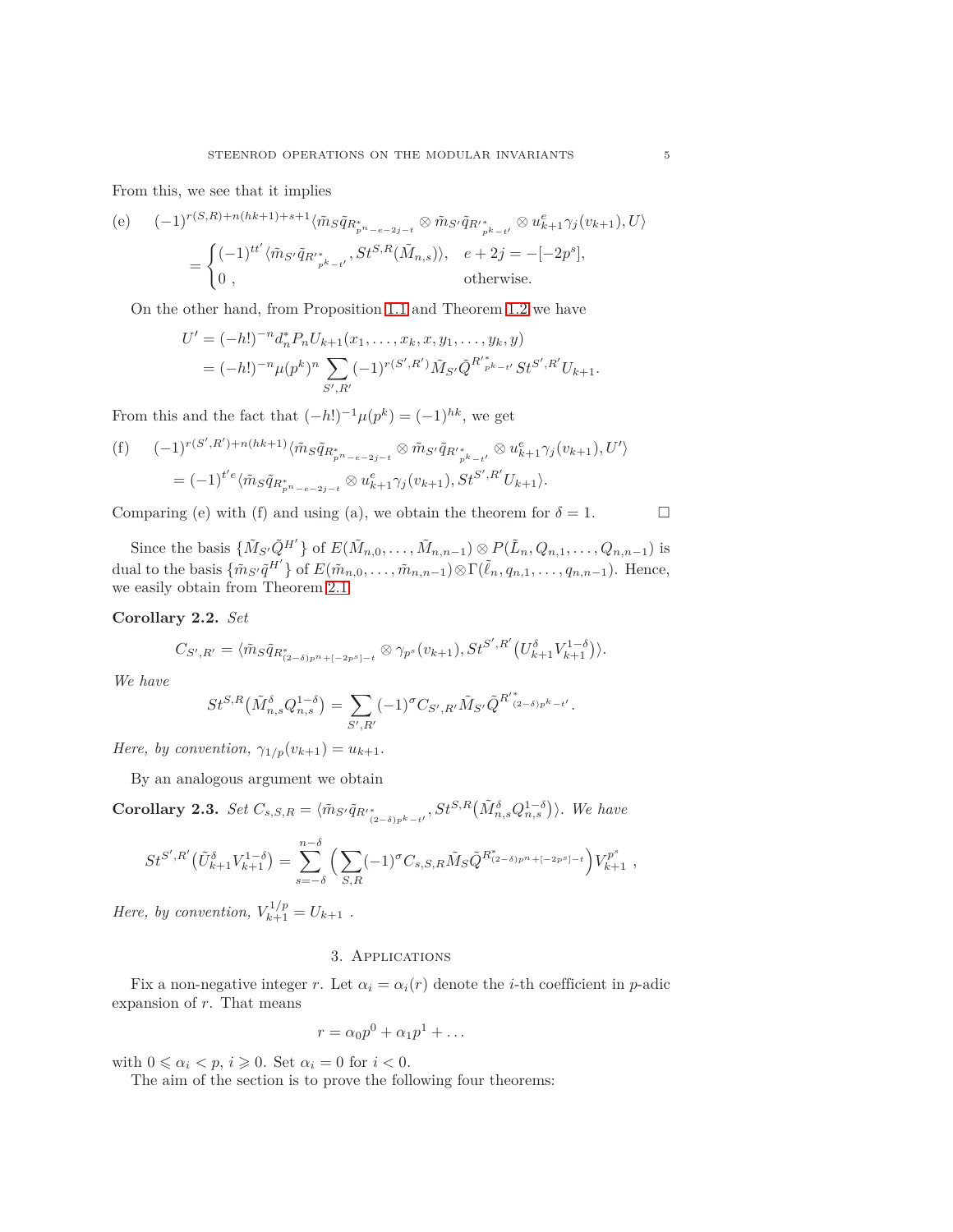<span id="page-5-0"></span>**Theorem 3.1.** *Set*  $c = \frac{(h-1)!}{(h-n)!}$  $\frac{(h-1)!}{(h-\alpha_{k-1})!} \prod_{0 \leq i < k}^{\infty} \frac{(a_i-a_{i-1})!}{(a_i-a_{i-1})!}, t_i = \alpha_i - \alpha_{i-1}, 0 \leq i < k.$  We

*have*

$$
P^r U_{k+1} = \begin{cases} c \Big( h U_{k+1} + \sum_{u=0}^{k-1} t_u V_{k+1} \tilde{M}_{k,u} Q_{k,u}^{-1} \Big) \prod_{i=0}^{k-1} Q_{k,i}^{t_i}, & 2r < p^k, t_i \geq 0, \ i < k, \\ 0, & \text{otherwise.} \end{cases}
$$

<span id="page-5-4"></span>**Theorem 3.2.**  $Set c = \frac{(h-\alpha_s)(h-1)!}{(h-s)(h-1)!}$  $\frac{(h-\alpha_s)(h-1)!}{(h-\alpha_{n-1})!(\alpha_s+1-\alpha_{s-1})!}\prod_{s\neq i\leq n}(\alpha_i-\alpha_{i-1})!}, t_i=\alpha_i-\alpha_{i-1}, -1 \leq$  $i \neq s, t_s = \alpha_s + 1 - \alpha_{s-1}, \text{ with } -1 \leqslant s \leqslant n-1.$  We have  $P^r \tilde{M}_{n,s} =$  $\sqrt{ }$  $\int$  $\overline{\mathcal{L}}$  $c \sum_{i=1}^{s}$ *u*=−1  $t_u \tilde{M}_{n,u} Q_{n,u}^{t_u-1}$   $\prod$  $u \neq i < n$  $Q_{n,i}^{t_i}, \quad 2r \leq p^n + [-2p^s], \alpha_i \geq \alpha_{i-1},$  $s \neq i < n, \ \alpha_s + 1 \geq \alpha_{s-1}$ 0 *, otherwise.*

<span id="page-5-1"></span>The following two theorems were first proved in [\[10\]](#page-9-7) by another method. **Theorem 3.3** (Hưng-Minh [\[10\]](#page-9-7))**.**

$$
P^r V_{k+1} = \begin{cases} V_{k+1}^p, & r = p^k, \\ \frac{(-1)^{\alpha_{k-1}} \alpha_{k-1}!}{\prod_{0 \le i < k} (\alpha_i - \alpha_{i-1})!} V_{k+1} \prod_{i=0}^{k-1} Q_{k,i}^{\alpha_i - \alpha_{i-1}}, & r < p^k, \ \alpha_i \ge \alpha_{i-1}, \ i < k, \\ 0, & \text{otherwise.} \end{cases}
$$

<span id="page-5-5"></span>**Theorem 3.4** (Hưng-Minh [\[10\]](#page-9-7))**.** *Set*  $c = \frac{(-1)^{\alpha_{n-1}}\alpha_{n-1}!(\alpha_s+1)}{(\alpha_s+1)^{1+1}[(\alpha_s+1)^{1+1}]^2}$  $\frac{(-1)^{-n-1} \alpha_{n-1}! (\alpha_s+1)}{(\alpha_s+1-\alpha_{s-1})! \prod_{s \neq i < n} (\alpha_i-\alpha_{i-1})!}$ . Then

$$
P^r Q_{n,s} = \begin{cases} Q_{n,s}^p, & r = p^n - p^s, \\ cQ_{n,s} \prod_{0 \le i < n} Q_{n,i}^{\alpha_i - \alpha_{i-1}}, & r < p^n - p^s, \alpha_i \ge \alpha_{i-1}, \\ & s \ne i < n, \ \alpha_s + 1 \ge \alpha_{s-1}, \\ 0, & \text{otherwise.} \end{cases}
$$

To prove these theorems we need

<span id="page-5-3"></span>**Notation 3.5.** Let  $R = (r_1, \ldots, r_n)$  be a sequence of arbitrary integers and  $b \ge 0$ . Denote by  $|R| = \sum_{i=1}^{n} (p^i - 1)r_i$  and  $\binom{b}{R}$  the coefficient of  $y_1^{r_1} \ldots y_n^{r_n}$  in  $(1 + y_1 +$  $\dots y_n)^b$ . That means,

$$
\binom{b}{R} = \begin{cases} \frac{b!}{(b-r_1-\ldots-r_n)!r_1!\ldots r_n!}, & r_1+\ldots+r_n \leq b, \\ 0, & r_1+\ldots+r_n > b. \end{cases}
$$

The proofs of Theorems [3.1](#page-5-0) and [3.3](#page-5-1) are based on the duality theorem and the following

<span id="page-5-2"></span>**Lemma 3.6.** *Let b be a non-negative integer and*  $\varepsilon = 0, 1$ *. We then have* 

$$
St^{S,R}(x^{\varepsilon}y^b) = \begin{cases} \binom{b}{R} x^{\varepsilon}y^{b+|R|}, & S = \emptyset, \\ \varepsilon \binom{b}{R} y^{b+|R|+p^u}, & S = (u), u \geqslant 0, \\ 0, & otherwise. \end{cases}
$$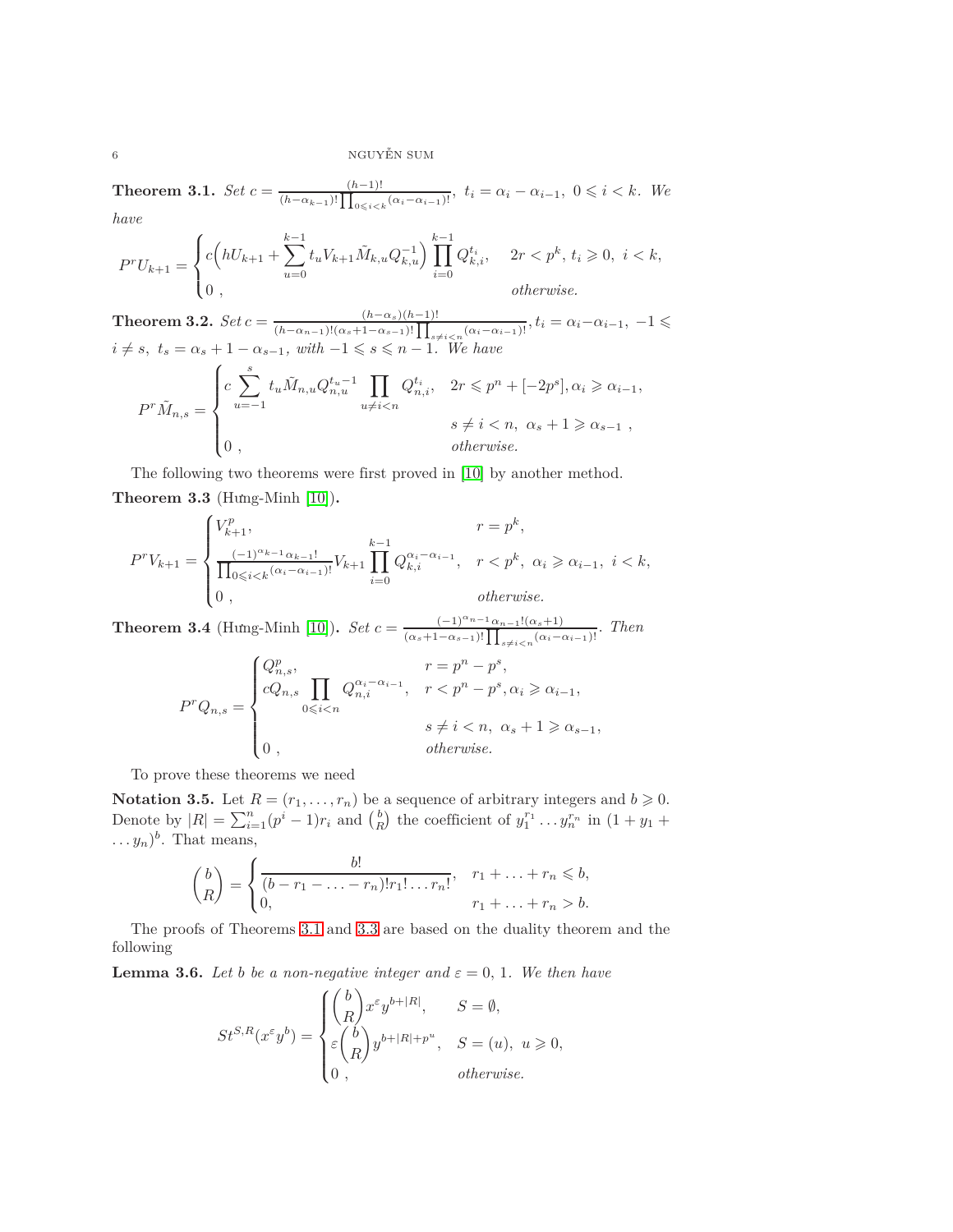*Here x* and *y* are the generators of  $H^*(B\mathbb{Z}/p) = E(x) \otimes P(y)$ . *Proof.* A direct computation using Proposition [1.1](#page-2-1) shows that

$$
d_m^* P_m(x^{\varepsilon} y^b) = (-1)^{mb} (h!)^{m\varepsilon} \left( \tilde{L}_m^{\varepsilon} x^{\varepsilon} + \varepsilon \sum_{u=0}^{m-1} (-1)^{u+1} \tilde{M}_{m,u} y^{p^u} \right)
$$
  

$$
\times \left( \sum_{R=(r_1,...,r_m)} (-1)^{r(\emptyset,R)} {b \choose R} \tilde{Q}^{R_{2b}^* y^{b+|R|}} \right)
$$
  

$$
= \mu (2b + \varepsilon)^m \left( \sum_{R=(r_1,...,r_m)} (-1)^{r(\emptyset,R)} {b \choose R} \tilde{Q}^{R_{2b+\varepsilon}^* x^{\varepsilon} y^{b+|R|}} + \varepsilon \sum_{u=0}^{m-1} \sum_{R=(r_1,...,r_m)} (-1)^{r((u),R)} {b \choose R} \tilde{M}_{m,u} \tilde{Q}^{R_{2b}^* y^{b+|R|+p^u}} \right).
$$

The lemma now follows from Theorem [1.2.](#page-2-2)

*Proof of Theorem [3.1.](#page-5-0)* Since  $\dim U_{k+1} = p^k$ , it is clear that  $P^rU_{k+1} = 0$  for  $2r > p^k$ . Suppose  $r \leq (p^k - 1)/2$ . Applying Corollary [2.3](#page-4-1) with  $\delta = n = 1$  and using Lemma [3.6](#page-5-2) we obtain

$$
P^r U_{k+1} = \sum_{\substack{R=(r_1,\ldots,r_k) \\ k-1}} (-1)^{r(\emptyset,R)+r+hk} \langle \tilde{q}_{(r)_{p^k}^*}, St^{\emptyset,R} \tilde{L}_1 \rangle U_{k+1} \tilde{Q}^{R_{p-1}^*} + \sum_{u=0}^{k-1} \sum_{R} (-1)^{r((u),R)+r+kh+1} \langle \tilde{q}_{(r)_{p^k}^*}, St^{(u),R} \tilde{M}_{1,0} \rangle V_{k+1} \tilde{M}_{k,u} \tilde{Q}^{R_{p-3}^*}.
$$

Set  $\bar{r}_i = \alpha_i - \alpha_{i-1}, i \leq k, \ \bar{r}_k = h - \alpha_k, \ \bar{R}_0 = (\bar{r}_1, \ldots, \bar{r}_k), \bar{R}_u = (\bar{r}_1, \ldots, \bar{r}_u 1, \ldots, \bar{r}_k$ ,  $1 \leq u \leq k$ . Computing directly from Lemma [3.6](#page-5-2) with  $\varepsilon = 0$ ,  $b = h$  or  $\varepsilon = 1$ ,  $b = h - 1$  gives

$$
\langle \tilde{q}_{(r)^*_{pk}}^*, St^{\emptyset, R} \tilde{L}_1 \rangle = \begin{cases} \frac{h!}{\bar{r}_0 \dots \bar{r}_k}, & R = \bar{R}_0 \\ 0, & \text{otherwise.} \end{cases}
$$
  

$$
\langle \tilde{q}_{(r)^*_{pk}}^*, St^{(u), R} \tilde{M}_{1,0} \rangle = \begin{cases} \frac{(h-1)! \bar{r}_u}{\bar{r}_0 \dots \bar{r}_k}, & R = \bar{R}_u \\ 0, & \text{otherwise.} \end{cases}
$$

A simple computation shows that

$$
r(\emptyset, \bar{R}_0) + r = r((u), \bar{R}_u) + r + 1 = hk \pmod{2}.
$$

Hence, the theorem is proved.  $\hfill \square$ 

*Proof of Theorem [3.3.](#page-5-1)* Since dim  $V_{k+1} = 2p^k$ , we have only to prove the theorem for  $r < p^k$ . Note that  $Q_{1,1} = 1$ . Hence

$$
St^{S,R}Q_{1,1} = \begin{cases} 1, & S = \emptyset, R = (0, ..., 0), \\ 0, & \text{otherwise.} \end{cases}
$$

So,  $\langle \tilde{q}_{(r)} \rangle^*_{2p^k}$ ,  $St^{S,R}Q_{1,1}$  = 0 for any *S*, *R*. Remember that  $Q_{1,0} = y^{p-1}$ . So, applying Corollary [2.3](#page-4-1) with  $\delta = 0$ ,  $n = 1$  and using Lemma [3.6](#page-5-2) with  $\varepsilon = 0$ ,  $b = p - 1$ , we get

(a) 
$$
P^r V_{k+1} = \sum_R (-1)^{r(\emptyset, R)+r} \langle \tilde{q}_{(r)} \rangle^*_{2p^k}, S t^{\emptyset, R} Q_{1,0} \rangle \tilde{Q}^{R^*_{2(p-1)}} V_{k+1}.
$$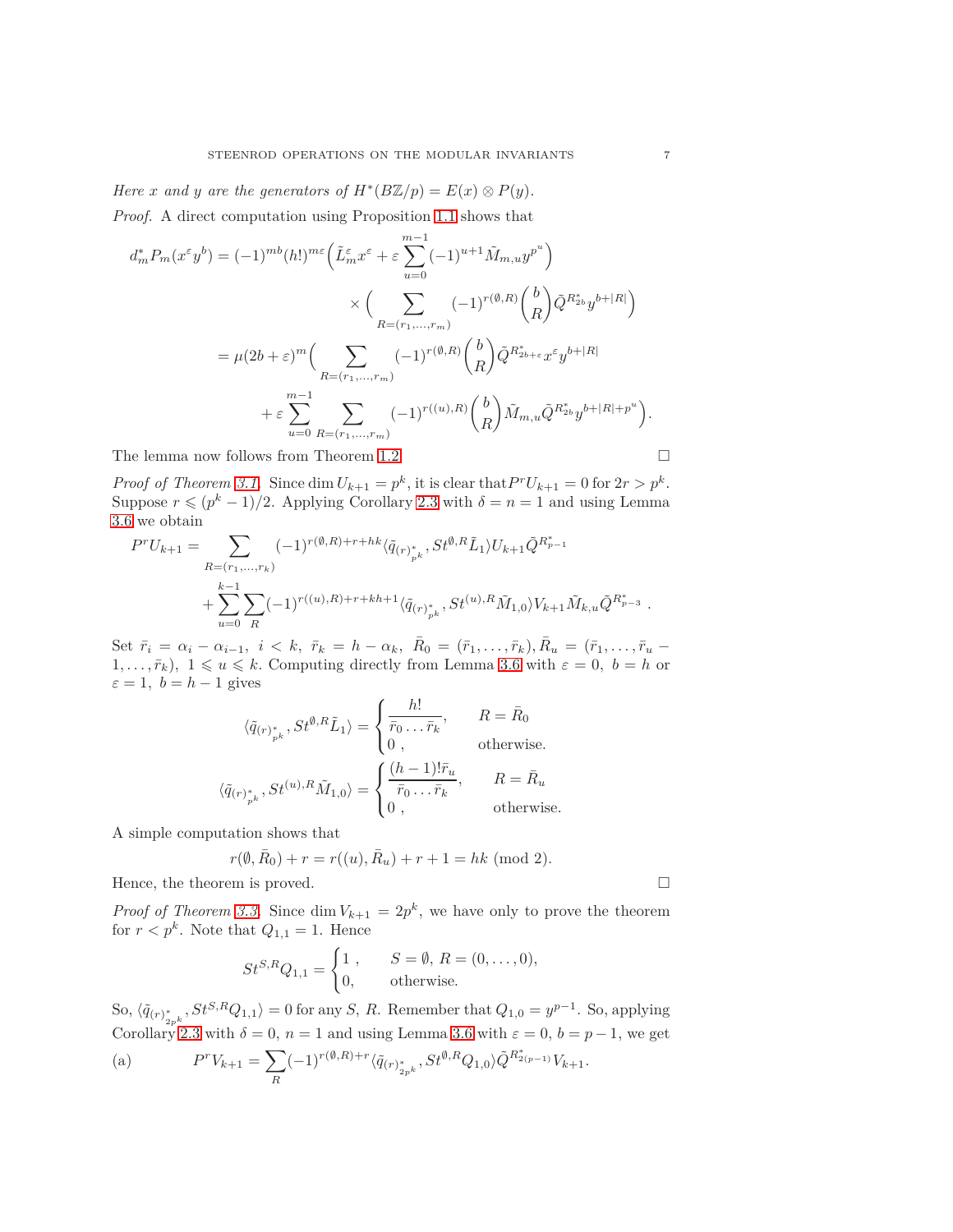From Lemma [3.6,](#page-5-2) we see that it implies

(b) 
$$
\langle \tilde{q}_{(r)} \rangle_{2p^k}^*, St^{\emptyset, R} Q_{1,0} \rangle
$$
  
= 
$$
\begin{cases} \binom{p-1}{R}, & R = (\alpha_1 - \alpha_0, \dots, \alpha_{k-1} - \alpha_{k-2}, p-1 - \alpha_{k-1}), \\ 0, & \text{otherwise.} \end{cases}
$$

Suppose that  $R = (\alpha_1 - \alpha_0, \dots, \alpha_{k-1} - \alpha_{k-2}, p-1 - \alpha_{k-1})$ . Then we can easily observe that

(c) 
$$
r(\emptyset, R) + r = 0 \pmod{2},
$$
  
\n $\binom{p-1}{R} = \frac{(-1)^{\alpha_{k-1}} \alpha_{k-1}!}{\prod_{0 \le i < k} (\alpha_i - \alpha_{i-1})},$   
\n $R_{2(p-1)}^* = (2\alpha_0, \alpha_1 - \alpha_0, \dots, \alpha_{k-1} - \alpha_{k-2}).$ 

Theorem [3.3](#page-5-1) now follows from (a),(b) and (c).  $\square$ 

Following Corollary [2.2,](#page-4-2) to determine  $P^r M_{n,s}$  and  $P^r Q_{n,s}$  we need to compute the action of  $St^{S,R}$  on  $U_2$  and  $V_2$ .

<span id="page-7-0"></span>**Proposition 3.7.** *Suppose given*  $R = (r_1, \ldots, r_n)$ *, and*  $0 \leq u \leq n$ *. Set*  $w_s =$  $r_{s+1} + \ldots + r_n$ , for  $s \geq 0$ . Then we have

$$
St^{S,R}U_2 = \begin{cases} \binom{h}{R} (\tilde{L}_1^{|R|/h} U_2 + \sum_{s=0}^{n-1} h^{-1} w_0 \tilde{M}_{1,0} \tilde{L}_1^{(|R|-p^{s+1}+1)/h} V_2^{p^s}), & S = \emptyset, \\ \binom{h}{R} \sum_{s=u}^{n-1} h^{-1} w_s \tilde{L}_1^{(|R|-p^{s+1}+p^u+h)/h} V_2^{p^s}, & S = (u), \\ 0, & \text{otherwise.} \end{cases}
$$

*Here,*  $|R|$  *and*  $\binom{h}{R}$  *are defined in Notation [3.5.](#page-5-3)* 

The proposition will be proved by using Theorem [1.2](#page-2-2) and the following

<span id="page-7-1"></span>**Lemma 3.8.** Let  $u, v$  be non-negative integers with  $u \leq v$ . We have

i) 
$$
[u, v] = \sum_{s=u}^{v-1} V_1^{p^v} - p^{s+1} + p^u V_2^{p^s},
$$
  
ii)  $[1; v] = V_1^{p^v - h} U_2 + M_{1,0} \sum_{s=0}^{v-1} V_1^{p^s - p^{s+1}} V_2^{p^s}$ 

*Here* [*u, v*] *and* [1; *v*] *are defined in Section [1.](#page-1-0)*

The proof is straightforward.

*Proof of Proposition [3.7.](#page-7-0)* Recall that  $M_{2,1} = x_1y_2 - x_2y_1$ . From Proposition [1.1](#page-2-1) we directly obtain

*.*

$$
d_n^* P_n M_{2,1} = (-h!)^n \sum_{v=0}^n (-1)^v \tilde{L}_n Q_{n,v}[1;v] + \sum_{\substack{0 \le u \le n \\ 0 \le v \le n}} (-1)^{u+v+1} \tilde{M}_{n,u} Q_{n,v}[u,v].
$$

Since  $L_1 = y_1$  and  $2(h-1) = p-3$ , using Proposition [1.1\(](#page-2-1)iii) with  $y = y_1$  and Notation [3.5](#page-5-3) we get

$$
d_n^* P_n L_1^{h-1} = (-1)^{n(h-1)} \sum_{R'} (-1)^{r(\emptyset, R')} \binom{h-1}{R'} \tilde{Q}^{R'}_{p-3} y_1^{|R'|+h-1}.
$$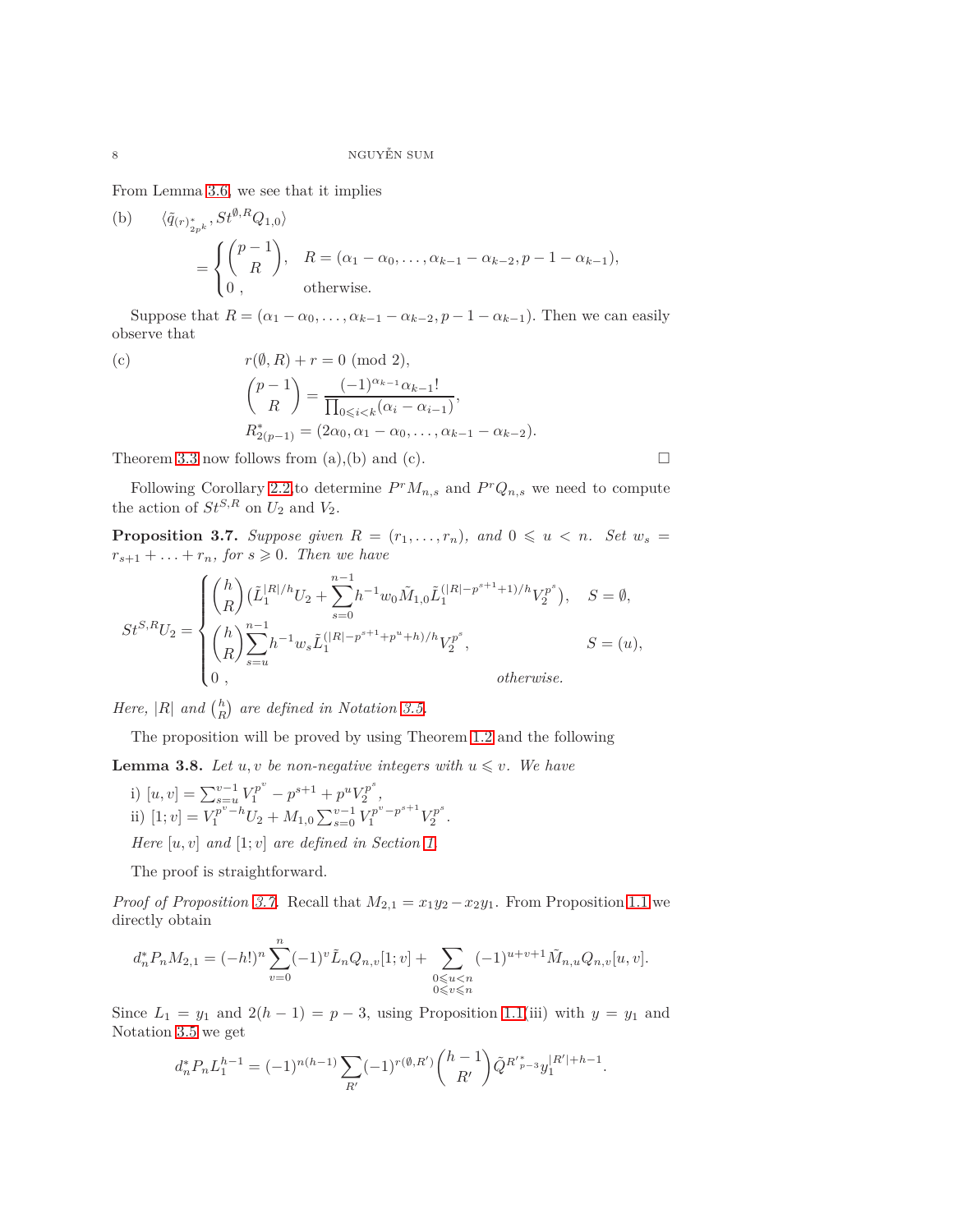We have  $U_2 = M_{2,1} L_1^{h-1}$ , dim  $U_2 = p$  and  $\mu(p) = (-1)^h h!$ . So, it implies from the above equalities and Proposition [1.1](#page-2-1) that

$$
d_n^* P_n U_2 = \mu(p)^n \Big( \sum_R (-1)^{r(\emptyset, R)} \tilde{Q}^{R_p^*} \binom{h}{R} \sum_{v=0}^n h^{-1} r_v y_1^{|R|+h-p^v} [1; v] + \sum_{u=0}^{n-1} \sum_R (-1)^{r((u), R)} \tilde{M}_{n,u} \tilde{Q}^{R_{p-1}^*} \binom{h}{R} \sum_{v=u}^n h^{-1} r_v y_1^{|R|+h-p^v} [u; v] \Big).
$$

Then by Theorem [1.2](#page-2-2) we have

$$
St^{S,R}U_2 = \begin{cases} h^{-1} \binom{h}{R} \sum_{v=0}^n r_v y_1^{|R|+h-p^v} [1;v], & S = \emptyset, \\ h^{-1} \binom{h}{R} \sum_{v=u}^n r_v y_1^{|R|+h-p^v} [u;v], & S = (u), \ u < n, \\ 0, & \text{otherwise.} \end{cases}
$$

Now the proposition follows from Lemma [3.8.](#page-7-1)

*Proof of Theorem [3.2.](#page-5-4)* For simplicity, we assume that  $0 \le s \le n$ . Applying Corol-lary [2.2](#page-4-2) with  $\delta = k = 1$  and using Proposition [3.7](#page-7-0) we get

$$
P^r\tilde{M}_{n,s} = \sum_{\substack{0 \leqslant u \leqslant s \\ R = (r_1, \ldots, r_n)}} (-1)^{r((u),R) + r + s + 1 + nh} C_{(u),R} \tilde{M}_{n,u} \tilde{Q}^{R_{p-1}^*}.
$$

Here  $C_{(u),R} = \langle \tilde{q}_{(r)} \rangle_{p^n - 2p^s}^* \otimes \gamma_{p^s}(\bar{v}_2), St^{(u),R}U_2 \rangle.$ 

If  $2r > p^n - 2p^s - 1$ , then  $P^r \tilde{M}_{n,s} = 0$  since ddim  $\tilde{M}_{n,s} = p^n - 2p^s$ . Suppose  $2r \leqslant p^{n} - 2p^{s} - 1$ . Set  $t_i = \alpha_i - \alpha_{i-1}$ , with  $0 \leqslant i \neq s$ ,  $n, t_s = \alpha_s + 1 - \alpha_{s-1}, t_n =$  $h - \alpha_{n-1}$ ,  $\overline{R}_0 = (t_1, \ldots, t_n)$ ,  $\overline{R}_u = (t_1, \ldots, t_u - 1, \ldots, t_n)$ ,  $1 \leq u \leq n$ . From Proposition [3.7](#page-7-0) we have

$$
C_{(u),R} = \begin{cases} ct_u, & R = \bar{R}_u, \\ 0, & \text{otherwise.} \end{cases}
$$

It is easy to verify that

$$
r((u), \bar{R}_u) + r + s + 1 = nh \; (mod \; 2).
$$

Theorem [3.2](#page-5-4) now is proved by combining the above equalities.  $\Box$ 

Now we return to the proof of Theorem [3.4.](#page-5-5) It is proved by the same argument as given in the proof of Theorem [3.2.](#page-5-4) We only compute  $St^{S,\tilde{R}}V_2$ .

**Proposition 3.9.** *For*  $R = (r_1, \ldots, r_n)$ *,*  $r_0 = p - r_1 - \ldots - r_n$ *, we have* 

$$
St^{R}V_{2} = \begin{cases} V_{2}^{p^{s}}, & r_{s} = p, r_{i} = 0, i \neq s, \\ \sum_{s=0}^{n-1} \frac{(p-1)!(r_{s+1} + \ldots + r_{n})}{r_{0}! \ldots r_{n}!} V_{1}^{|R|+p-p^{s+1}} V_{2}^{p^{s}}, \\ 0 \leq r_{i} < p, 0 \leq i \leq n, \\ 0, & \text{otherwise.} \end{cases}
$$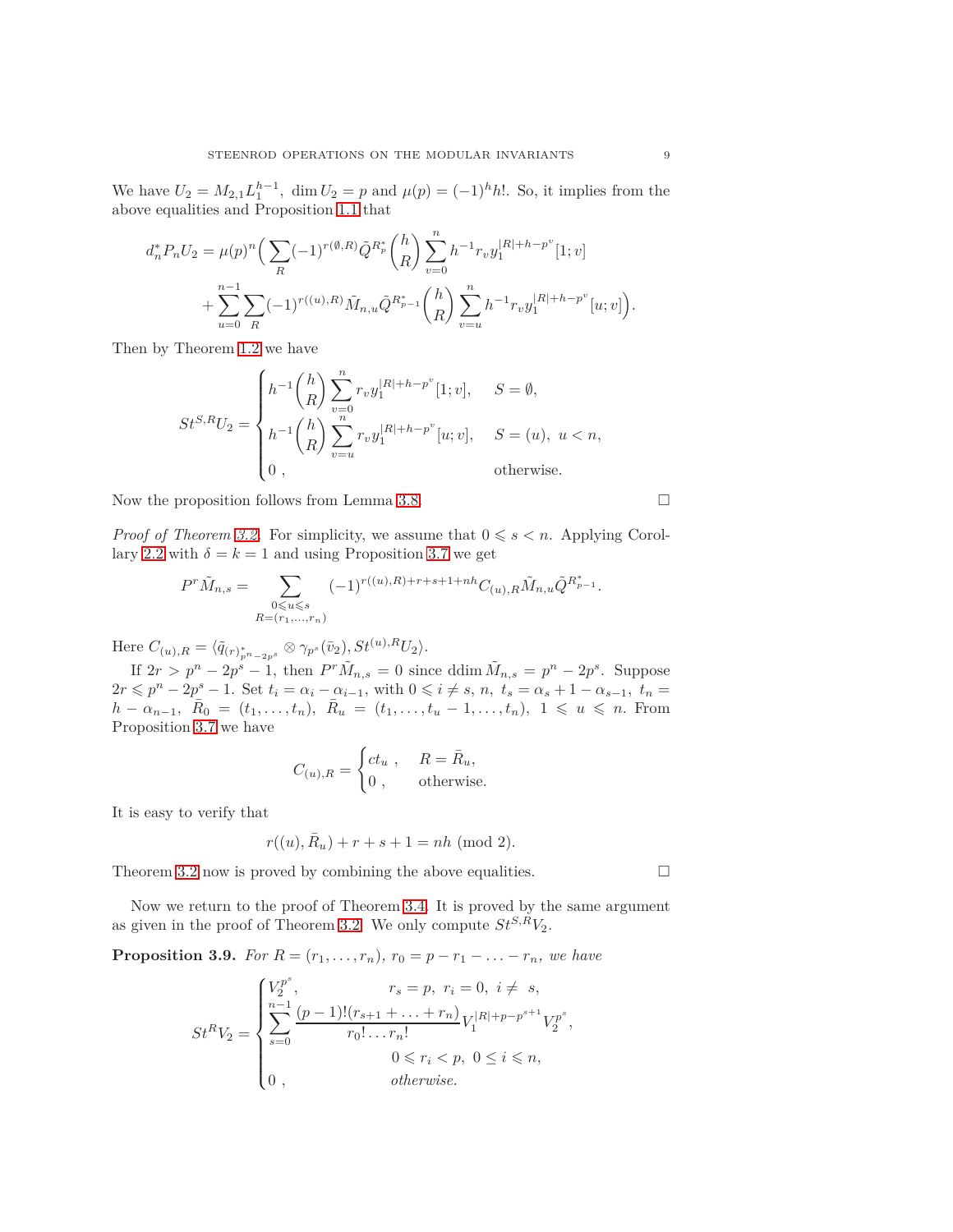*Proof.* Recall that  $V_2 = y_2^p - y_2 y_1^{p-1}$ . Applying Proposition [1.1](#page-2-1) and Lemma [3.6](#page-5-2) with  $y = y_1$  or  $y = y_2$  we get

(a) 
$$
d_n^* P_n V_2 = \sum_{s=0}^n (-1)^{n+s} Q_{n,s}^p y_2^{p^{s+1}}
$$
  
\n
$$
-(-1)^n \sum_{u=0}^n \sum_{R'} (-1)^{u+r(\emptyset,R')} \binom{p-1}{R'} Q_{n,u} \tilde{Q}^{R'\check{z}_{(p-1)}} y_1^{|R'|+p-1} y_2^{p^u}
$$
  
\n
$$
= (-1)^n \sum_{s=0}^n (-1)^s Q_{n,s}^p (y_2^{p^{s+1}} - y_2^{p^s} y_1^{(p-1)p^s})
$$
  
\n
$$
-(-1)^n \sum_{u=0}^n \sum_{R} (-1)^{r(\emptyset,R)} \binom{p-1}{R_u} \tilde{Q}^{R\check{z}_{p}} y_1^{|R|+p-p^u} y_2^{p^u}.
$$

Here the last sum runs over all  $R = (r_1, \ldots, r_n)$  with  $0 \le r_i < p, 0 \le i \le n, R_0 =$ *R,*  $R_u = (r_1, \ldots, r_u - 1, \ldots, r_n), \ 1 ≤ u ≤ n.$ 

Let *v* be the greatest index such that  $r_v > 0$ . A simple computation shows

(b) 
$$
y_1^{|R|+p-p^u}y_2^{p^u} = -y_1^{|R|+p-p^u-p^v}[u,v] + y_1^{|R|+p-p^v}y_2^{p^v}.
$$

Combining (a), (b), Lemma [3.8](#page-7-1) and the fact that  $\sum_{u=0}^{n} {p-1 \choose R_u}$  $\binom{p-1}{R_u} = 0$  we obtain

$$
d_n^* P_n V_2 = \mu(2p)^n \Big( \sum_{s=0}^n (-1)^s Q_{n,s} V_2^{p^s} + \sum_{R} (-1)^{r(\emptyset,R)} \tilde{Q}^{R_{2p}^*} \sum_{s=0}^n \sum_{u=s+1}^n {p-1 \choose R_u} V_1^{|R|+p-p^{s+1}} V_2^{p^s} \Big).
$$

The proposition now follows from this equality and Theorem [1.2.](#page-2-2)  $\Box$ 

## **REFERENCES**

- <span id="page-9-10"></span><span id="page-9-4"></span>[1] H.E.A. Campbell, *Upper triangular invariants*, Canad. Math. Bull 28 (1985), 243-248, MR0782784.
- [2] L.E. Dickson, *A fundamental system of invariants of the general modular linear group with a solution of the form problem*, Trans. Amer. Math. Soc. 12 (1911), 75-98, MR1500882.
- <span id="page-9-1"></span>[3] H. Mùi, *Modular invariant theory and the cohomology algebras of symmetric groups*, J. Fac. Sci. Univ. Tokyo Sec. IA Math. 22 (1975), 319-369, MR0422451.
- <span id="page-9-0"></span>[4] H. Mùi, *Cohomology operations derived from modular invariants*, Math. Z. 193 (1986), 151- 163, MR852916.
- <span id="page-9-5"></span>[5] I. Madsen, *On the action of the Dyer-Lashof algebra in H\*(G)*, Pacific J. Math. 60 (1975), 235-275, MR0388392.
- <span id="page-9-6"></span>[6] I. Madsen and R.J. Milgram, *The classifying spaces for surgery and cobordism of manifolds*, Ann. of Math. Studies, No. 92 Princeton Univ. Press, 1979, MR0548575.
- <span id="page-9-8"></span><span id="page-9-2"></span>[7] J. Milnor, *Steenrod algebra and its dual*, Ann. of Math. 67 (1958), 150-171, MR0099653.
- [8] N.N. Hải and N.H.V. Hưng, *Steenrod operations on mod 2 homology of the iterated loop spaces*, Acta Math. Vietnam., 13 (1988), 113-126, MR1023710.
- <span id="page-9-9"></span>[9] N.H.V. Hưng, *The action of the Steenrod squares on the modular invariants of linear groups*, Proc. Amer. Math. Soc. 113 (1991), 1097-1104, MR1064904.
- <span id="page-9-7"></span>[10] N.H.V. Hưng and P.A. Minh, *The action of the mod p Steenrod operations the modular invarints of linear groups*, Vietnam J. Math. 23 (1995), 39-56, MR1367491.
- <span id="page-9-3"></span>[11] N. Sum, *On the action of the Steenrod-Milnor operations on the modular invariants of linear groups*, Japan. J. Math., 18 (1992), 115-137, MR1173832.